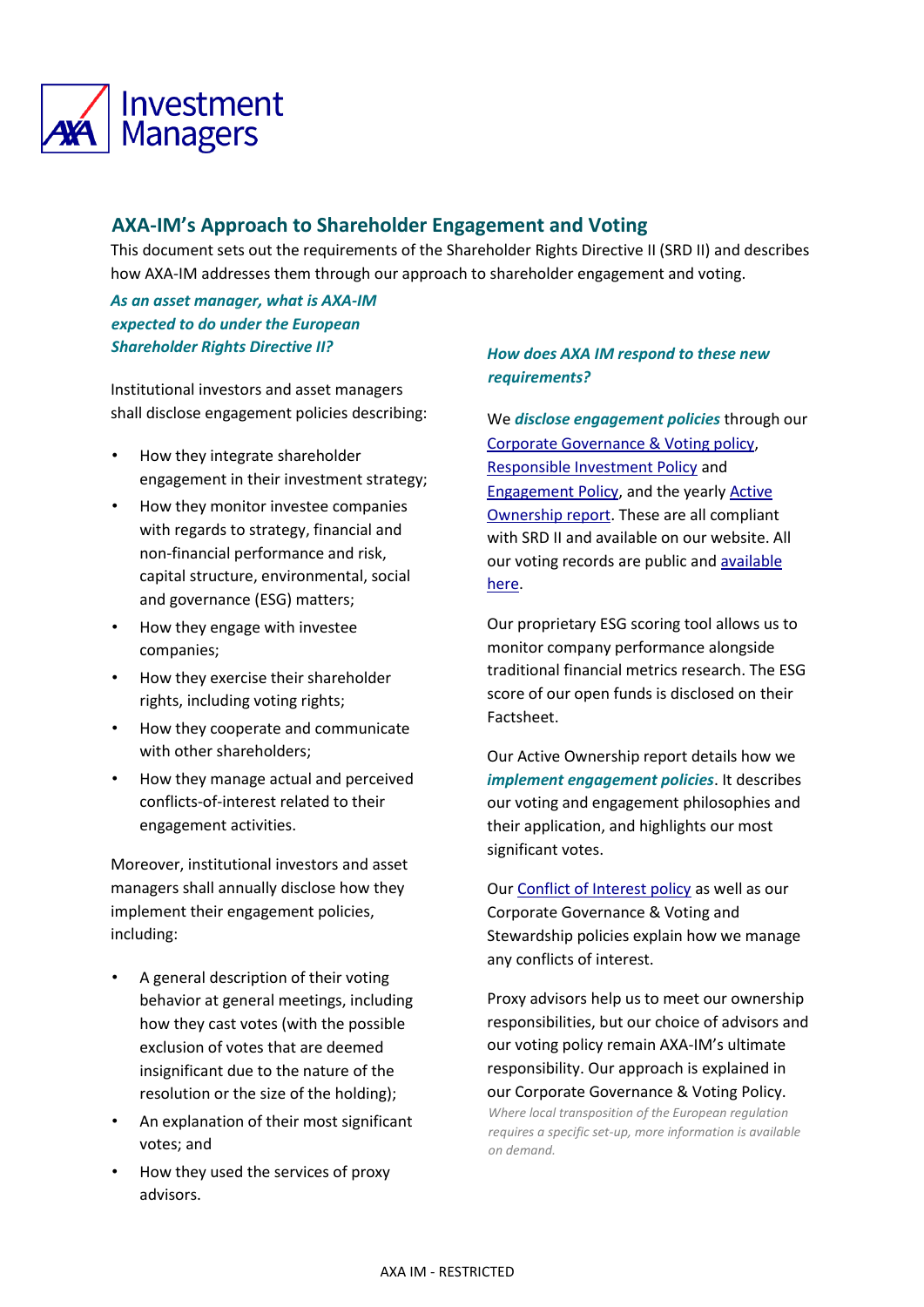Issued by AXA INVESTMENT MANAGERS PARIS, a company incorporated under the laws of France, having its registered office located at Tour Majunga, 6 place de la Pyramide, 92800 Puteaux, registered with the Nanterre Trade and Companies Register under number 353 534 506, and a Portfolio Management Company, holder of AMF approval no. GP 92-08, issued on 7 April 1992. In other jurisdictions, this document is issued by AXA Investment Managers SA's affiliates in those countries

## *How to obtain required information on risks, portfolio composition and turnover?*

- The key risks associated with investments in our open-ended funds are available in their Prospectus, Key Investor Information Document (KIID/KID) and Annual Reports. For segregated mandates, you can refer to the relevant legal agreements. In the UK, you can also consult the Risk Factors disclosure availabl[e here](https://www.axa-im.co.uk/important-information/mifid)[.](https://institutional.axa-im.co.uk/mifid)
- Portfolio Composition information is available in funds' annual and semiannual reports. Likewise, for segregated mandates, this and other reporting agreed between us may also contain this information.
- Turnover data for our Equity open-ended funds is available in the relevant fund's monthly factsheet, available in our website. This data will progressively be added to funds from other investment platforms during 2021. For segregated mandates, it will be included in the reporting on costs and charges required under Mifid 2, available end-March and end-June.
- Turnover costs data will also be included in Mifid 2 reports on costs and charges, for all vehicles.
- If you require earlier communication of this data, please contact your local Client Services team.